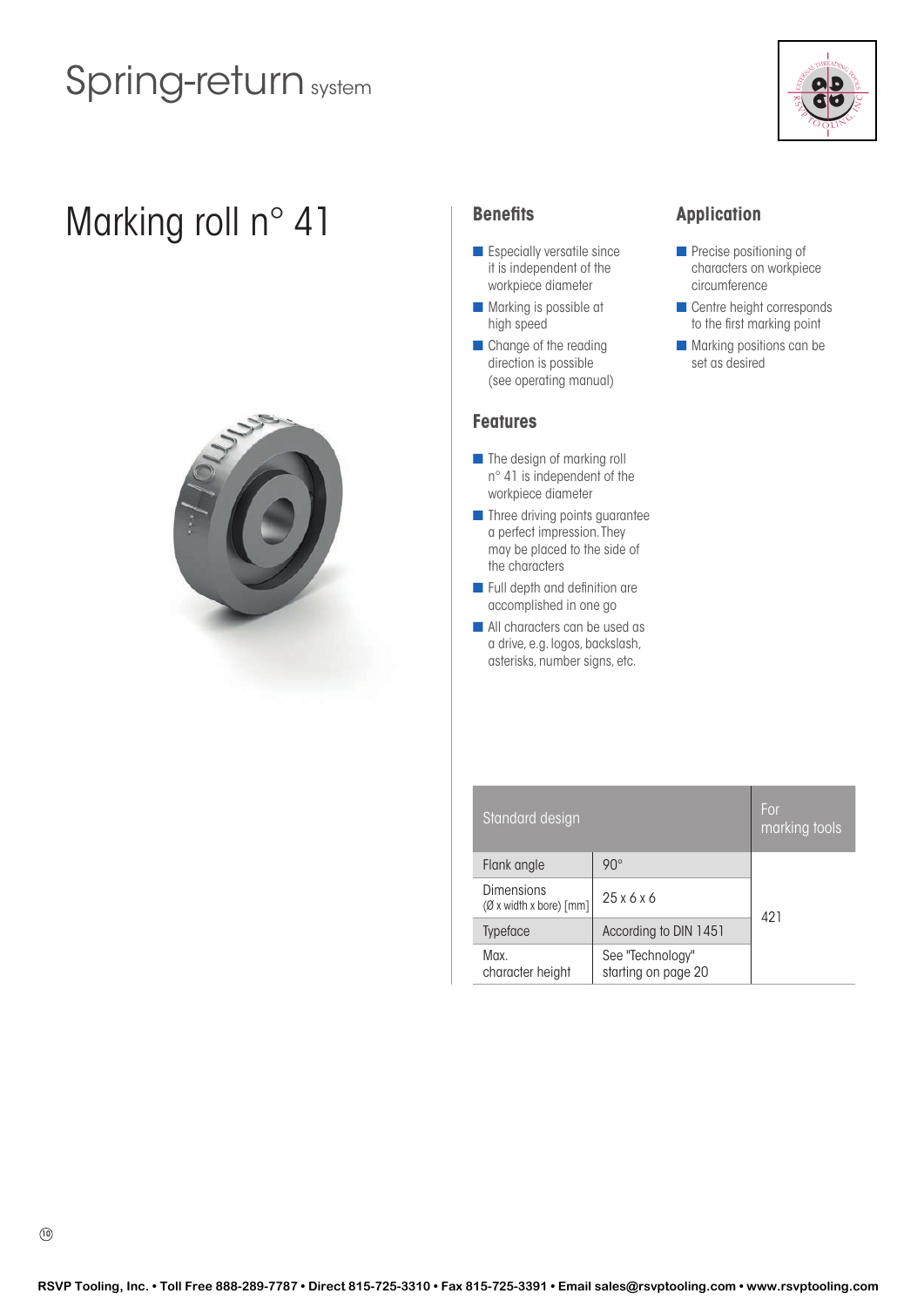Independent of the workpiece diameter; modular design for extra flexibility



# Tool set 421 **Product features**



- Modular design: Tool can be used as right-hand and left-hand version
- $\blacksquare$  Modular shank design: shank size 16 x 16 mm, adaptable
- $\blacksquare$  Top edge of shank = centre height
- Set screws in shank for correcting alignment
- Hardened pin
- **n** Right spring (pre-mounted) for spindle direction M3 (CW), see page 27

### **Set consisting of**

- n 1 x base shank (solid shank version) tool 421-16M
- 1 x shank adapter 20 x 20 mm
- 1 x shank adapter 25 x 25 mm
- $\blacksquare$  1 x spring, left (for changing the direction of rotation)
- **n** In high-quality case

### TOOL SET

| <b>TOOL SET</b> |                                                                          |                 |                |                                     |                    |    |
|-----------------|--------------------------------------------------------------------------|-----------------|----------------|-------------------------------------|--------------------|----|
| Order no.       | Tool holder                                                              |                 | Dimension [mm] |                                     | e                  |    |
|                 | designation                                                              |                 |                | <b>Text</b>                         |                    |    |
|                 | 421-16M250606                                                            | 16 <sup>1</sup> |                | 16   112.5   25   32.5   28.5   2.5 | $\mathbb{N}(\Phi)$ |    |
| 31002844        | With shank adapter 20 x 20 mm   20   20   112.5   25   32.5   32.5   2.5 |                 |                |                                     | 46)<br>31002844    |    |
|                 | With shank adapter 25 x 25 mm   25   25   112.5   25   32.5   37.5   2.5 |                 |                |                                     |                    | ᡕᢐ |

### E-KIT

| Order no. | <b>Direction</b> |      |    |   |
|-----------|------------------|------|----|---|
| 21BHR1503 | right            | P    | ╼₩ | ○ |
| 21BHR1504 | left             | - 44 |    |   |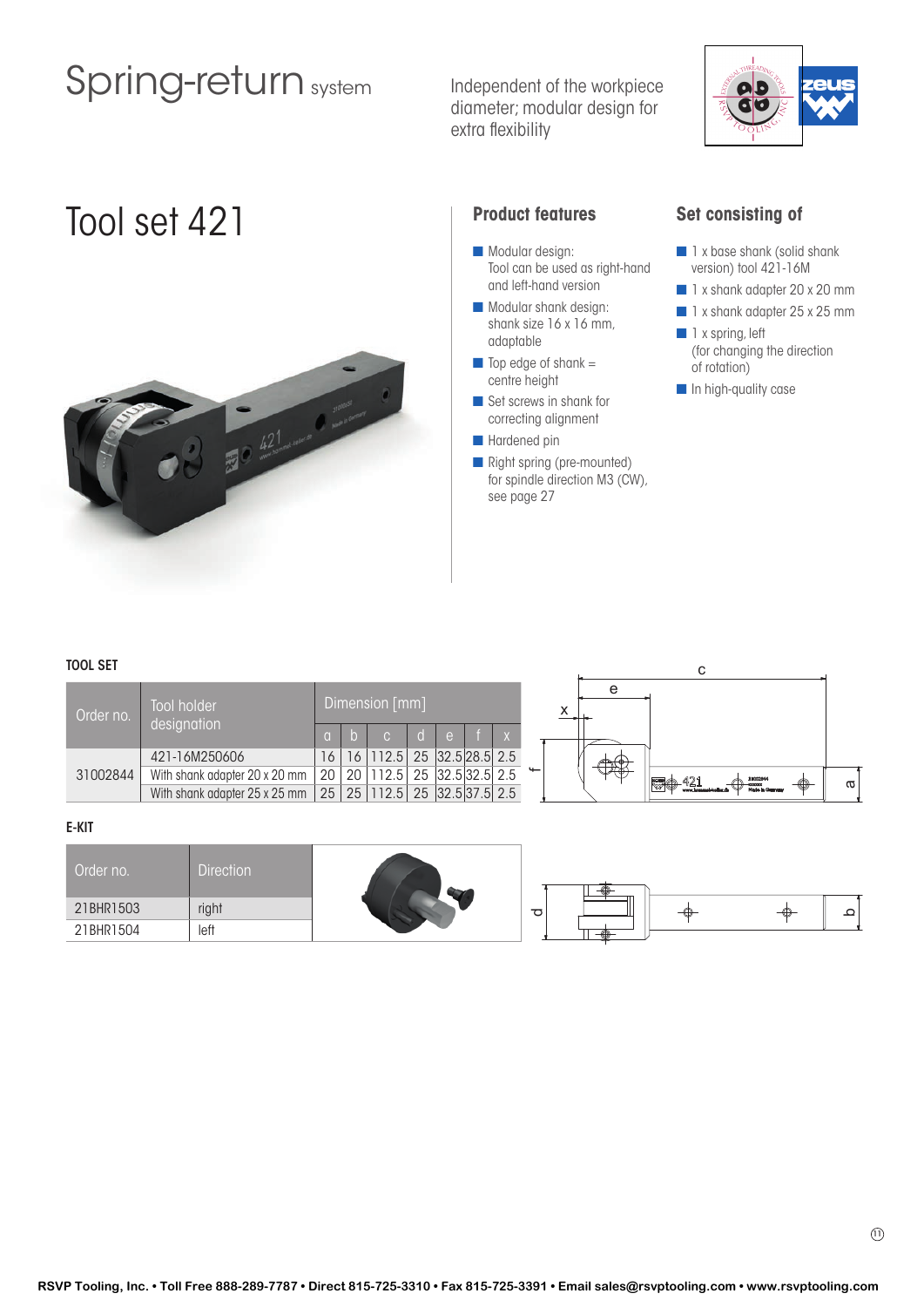

# Marking roll n° 41 **Benefits**



- $\blacksquare$  Especially versatile since it is independent of the workpiece diameter
- $\blacksquare$  Marking is possible at high speed

## **Features**

- $\blacksquare$  The design of marking roll n° 41 is independent of the workpiece diameter
- **n** Three driving points guarantee a perfect impression. They may be placed to the side of the characters
- $\blacksquare$  Full depth and definition are accomplished in one go
- **n** All characters can be used as a drive, e.g. logos, backslash, asterisks, number signs, etc.

## **Application**

- $\blacksquare$  Precise positioning of characters on workpiece circumference
- $\blacksquare$  Centre height corresponds to first marking point
- $\blacksquare$  Marking positions can be set as desired
- **n** Possible to mark workpieces up to a shoulder

| Standard design                                               |                                         |     |  |  |
|---------------------------------------------------------------|-----------------------------------------|-----|--|--|
| Flank angle                                                   | $90^\circ$                              |     |  |  |
| Dimensions<br>$(\emptyset$ x width x bore) $\lceil mm \rceil$ | 15x5x6<br>15x7x6                        | 422 |  |  |
| <b>Typeface</b>                                               | According to DIN 1451                   |     |  |  |
| Max.<br>character height                                      | See "Technology" starting<br>on page 20 |     |  |  |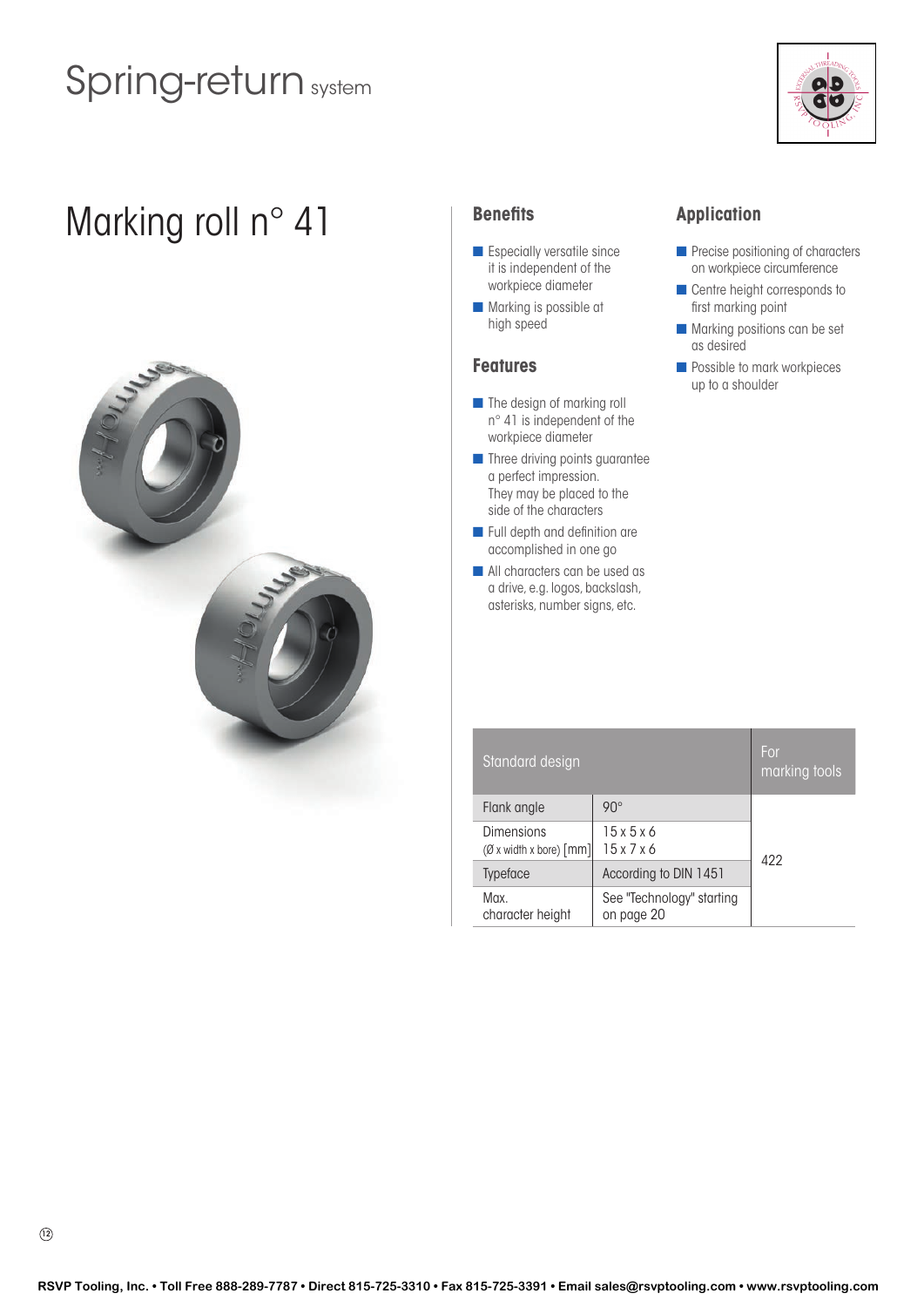Ideal for lathes with limited space; enables marking directly at a shoulder



# Tool set 422 **Product features**



- $\blacksquare$  Modular shank design: shank size 8 x 8 mm, adaptable
- $\Box$  Top edge of shank = centre height
- $\blacksquare$  Set screws in shank for correcting alignment
- **n** Possible to mark workpieces up to a shoulder (for 15 x 7 x 6 mm marking roll)
- **n** Hardened pin
- **n** Right spring (pre-mounted) for spindle direction M3 (CW), see page 27

mm  $\sim$ 

### **Set consisting of**

- n 1 x base shank (solid shaft) version) tool 422-08R
- 1 x shank adapter 10 x 10 mm
- 1 x shank adapter 12 x 12 mm
- $\blacksquare$  1 x shank adapter 16 x 16 mm
- **n** In high-quality case

### TOOL SET

| Order no. | <b>Tool holder</b>            | Dimension [mm] |    |                |              |          |    |   |  |
|-----------|-------------------------------|----------------|----|----------------|--------------|----------|----|---|--|
|           | designation                   |                | 'h | $\overline{C}$ | $\mathsf{d}$ | $\theta$ |    |   |  |
| 31002843  | 422-08R150506-A               | 8              | 8  | 101            | 24           | 21       | 16 |   |  |
|           | With shank adapter 10 x 10 mm | 12             | 12 | 101            | 24           | 21       | 18 |   |  |
|           | With shank adapter 12 x 12 mm | 12             | 12 | 101            | 24           | 21       | 20 |   |  |
|           | With shank adapter 16 x 16 mm | 16             | 16 | 101            | 24           | 21       | 24 | 1 |  |



 $\overline{\phantom{a}}$ 

### E-KIT

| Order no. | <b>Direction</b> | x |
|-----------|------------------|---|
| 21BHR1505 | right            |   |

Set and E-kit also available in l/h version on request

### TOOL SET UP TO A SHOULDER

| Order no. | Tool holder                   | Dimension [mm]  |            |               |             |    |    |  |  |
|-----------|-------------------------------|-----------------|------------|---------------|-------------|----|----|--|--|
|           | designation                   | ia.             | $\sqrt{a}$ | $\mathcal{C}$ | d           | e  |    |  |  |
| 31002846  | 422-08R150706                 | 8               | 8          | 101           | $ 24.5 $ 21 |    | 16 |  |  |
|           | With shank adapter 10 x 10 mm | 10              | 10         | 101           | 24.5        | 21 | 18 |  |  |
|           | With shank adapter 12 x 12 mm | 12 <sub>1</sub> | 12         | 101           | 24.5        |    | 20 |  |  |
|           | With shank adapter 16 x 16 mm | 16              | 16         |               | 24.5        |    | 24 |  |  |



 $(13)$ 

b

 $\overline{\bullet}$ 

### E-KIT

| Order no. | <b>Direction</b>                                       |        | ⊦⊕ |  |  |
|-----------|--------------------------------------------------------|--------|----|--|--|
| 21BHR1507 | right                                                  | ᅙ      | ⊦⊕ |  |  |
|           | Set and E-kit also available in I/h version on request | 5<br>0 |    |  |  |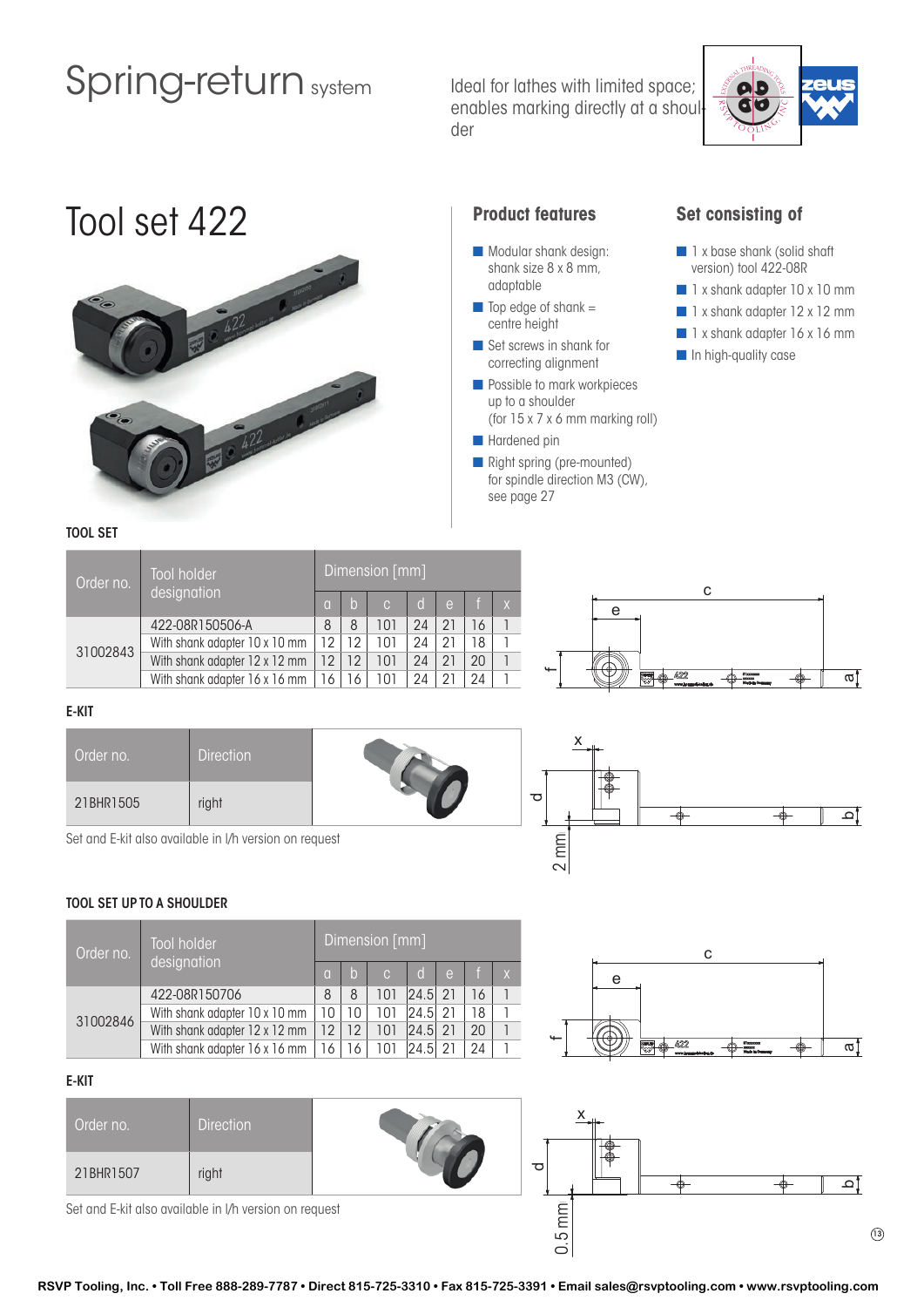

# Marking segment n° 42 | Benefits



- $\blacksquare$  Especially versatile, since it is independent of the workpiece diameter
- **n** Exchangeable segments enable fast, flexible, and economical adaptation of the text for different applications
- **n** Marking is possible at high speed
- **n** Change of the reading direction is possible (see operating manual)
- **n** Exchangeable segment mount unit for faster switching to a different text

## **Features**

- $\blacksquare$  The design of marking segment n° 42 is independent of the workpiece diameter
- **n** Three driving points guarantee a perfect impression. They may be placed to the side of the characters
- $\blacksquare$  Marking without driving points is generally possible
- segments can be exchanged individually
- **n** Full depth and definition are accomplished in one go
- **n** All characters can be used as a drive, e.g. logos, backslash, asterisks, number signs, etc.

## **Application**

- $\blacksquare$  Precise positioning of characters on workpiece circumference
- $\blacksquare$  Centre height corresponds to first marking point
- $\blacksquare$  Marking positions can be set as desired

| Standard design                                               |                                         |     |  |  |
|---------------------------------------------------------------|-----------------------------------------|-----|--|--|
| Flank angle                                                   | $90^\circ$                              |     |  |  |
| Dimensions<br>$(\emptyset$ x width x bore) $\lceil mm \rceil$ | $45 \times 6 \times 33$                 | 431 |  |  |
| <b>Typeface</b>                                               | According to DIN 1451                   |     |  |  |
| Max.<br>character height                                      | See "Technology" starting<br>on page 20 |     |  |  |

| Order no.<br>character height<br>$2 \, \text{mm}$ | Order no.<br>character height<br>$3 \, \text{mm}$ | Segments<br>designation     |  |  |  |
|---------------------------------------------------|---------------------------------------------------|-----------------------------|--|--|--|
|                                                   | 82000067                                          | Start segment               |  |  |  |
| 82002237                                          | 82002300                                          | letter set A-7              |  |  |  |
| 82000441                                          | 82000378                                          | Numeral set $0 - 9$         |  |  |  |
| 82000433                                          | 82000041                                          | Special character . (dot)   |  |  |  |
| 82000879                                          | 82002230                                          | Special character/(slash)   |  |  |  |
| 82000416                                          | 82000040                                          | Special character - (minus) |  |  |  |
| 82000065                                          | End segment                                       |                             |  |  |  |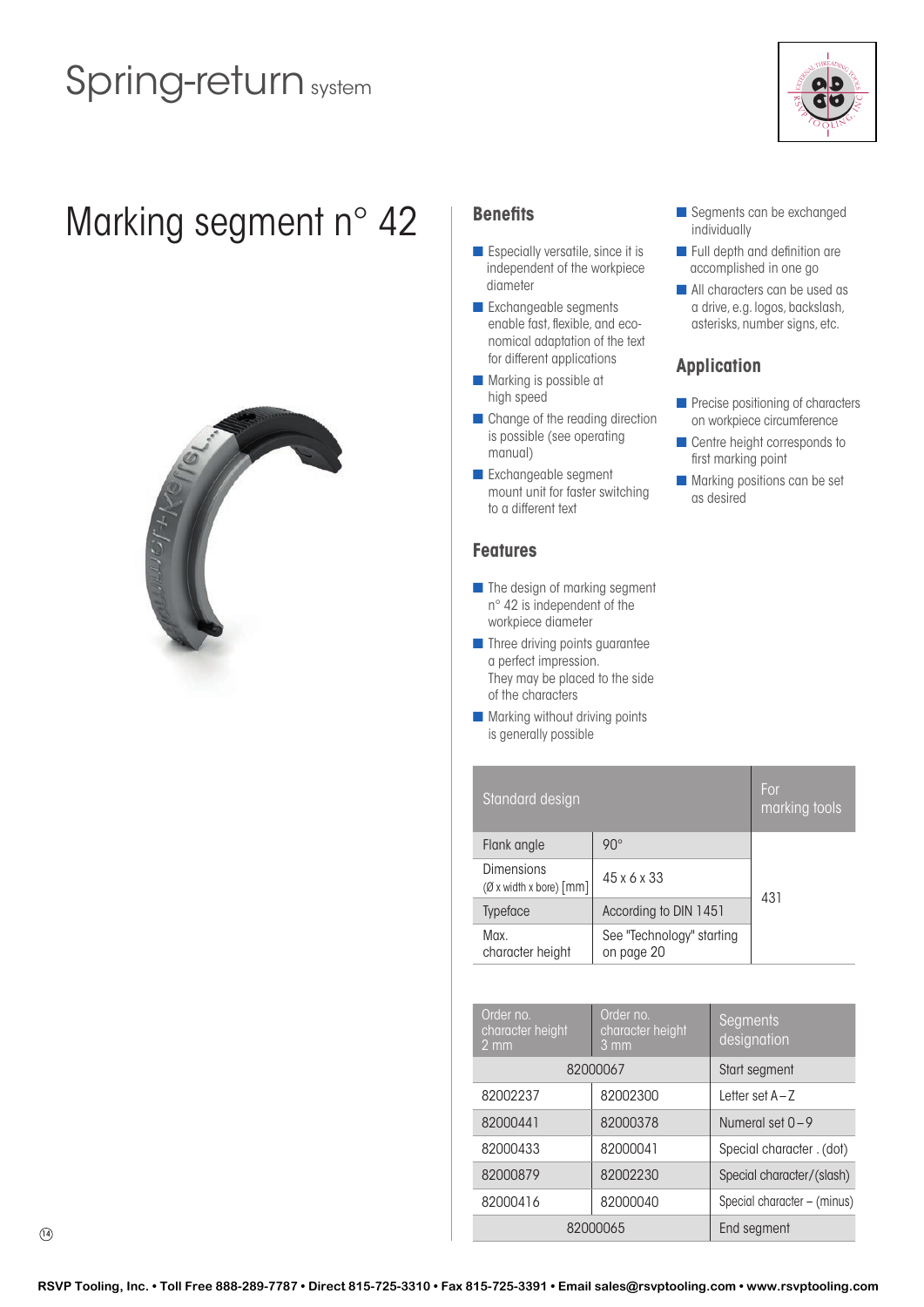Impressive freedom of marking; modular design for extra flexibility



# Tool set 431 **Product features**



- Modular design: Tool can be used as right-hand and left-hand version
- $\blacksquare$  Modular shank design: shank size 16 x 16 mm, adaptable
- $\blacksquare$  Top edge of shank = centre height
- Set screws in shank for correcting alignment
- Hardened pin
- **n** Right spring (pre-mounted) for spindle direction M3 (CW), see page 27

### **Set consisting of**

- n 1 x base shank (solid shank version) tool 431-16M
- 1 x shank adapter 20 x 20 mm
- 1 x shank adapter 25 x 25 mm
- $\blacksquare$  1 x spring, left (for changing the direction of rotation)
- n 1 x start and end segment
- **n** In high-quality case

### TOOL SET

| Order no. | Tool holder<br>designation    |          | Dimension [mm]                                                             |  |  |              |  |
|-----------|-------------------------------|----------|----------------------------------------------------------------------------|--|--|--------------|--|
|           |                               | $\Omega$ | Iblc Idle fix                                                              |  |  |              |  |
|           | 431-16M450633-A               |          | 16   16   130.5   30   50.5   45                                           |  |  | $\leftarrow$ |  |
| 31002845  | With shank adapter 20 x 20 mm |          | 20   20   130.5   20   50.5   45                                           |  |  |              |  |
|           | With shank adapter 25 x 25 mm |          | $\vert$ 25 $\vert$ 25 $\vert$ 130.5 $\vert$ 20 $\vert$ 50.5 47.5 $\vert$ 2 |  |  |              |  |



#### E-KIT

| Order no. | <b>Direction</b> |                     |    |             |   |
|-----------|------------------|---------------------|----|-------------|---|
| 21BHR1509 | right            | $\overline{\sigma}$ | -0 | $\bigoplus$ | ≏ |
| 21BHR1510 | left             |                     |    |             |   |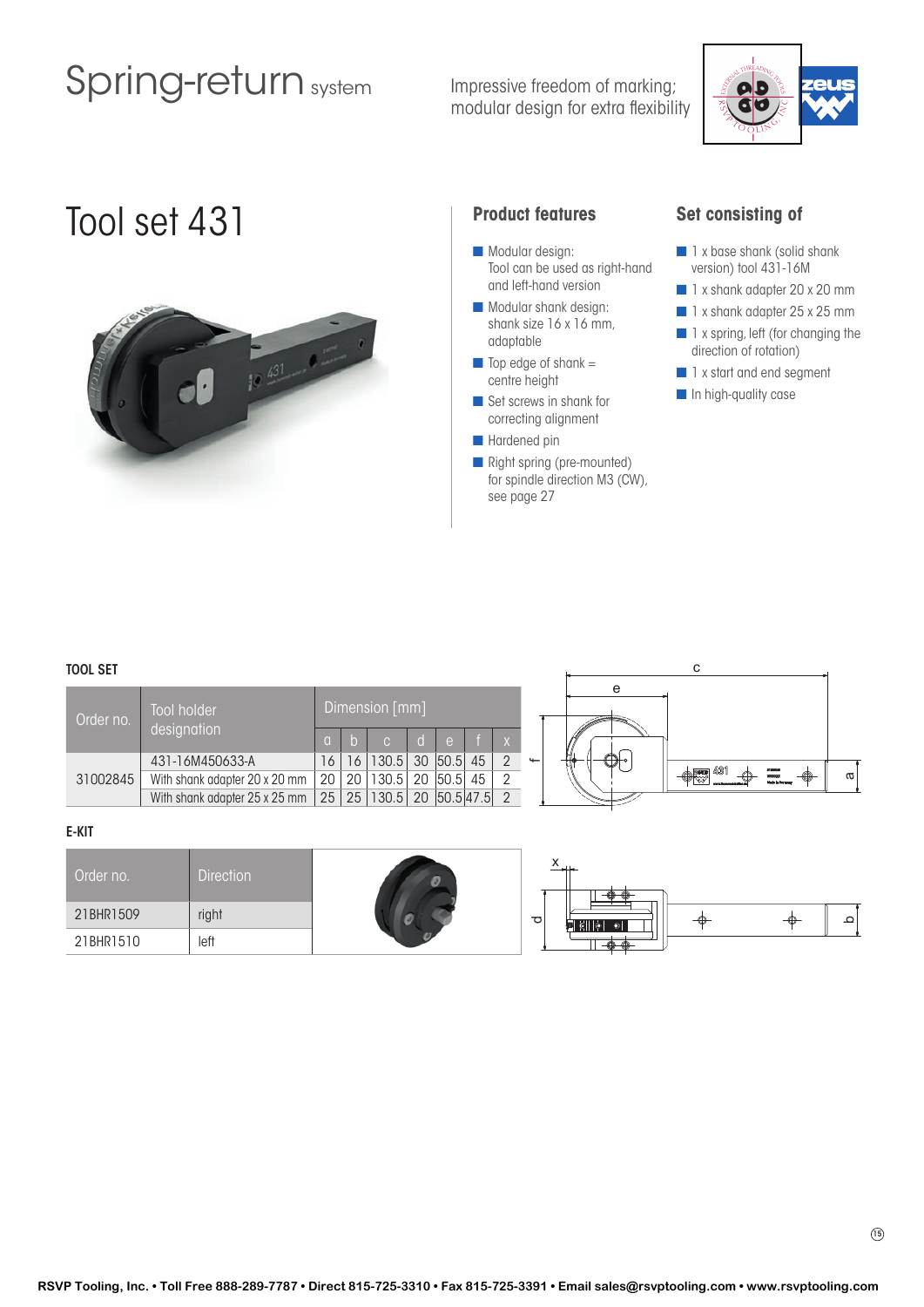

# Marking segment n° 43 Benefits



- $\blacksquare$  Especially versatile, since it is independent of the workpiece diameter
- **n** Exchangeable segments enable fast, flexible, and economical adaptation of the text for different applications
- $\blacksquare$  Marking is possible at high speed
- **n** Reading direction can be changed by turning the T-shaped segments
- **n** Possible to mark workpieces up to a shoulder
- **n** Exchangeable segment mount unit for faster switching to a different text

## **Features**

- $\blacksquare$  The design of marking segment n° 43 is independent of the workpiece diameter
- $\blacksquare$  Three driving points guarantee a perfect impression. They may be placed to the side of the characters
- $\blacksquare$  Marking without driving points is generally possible
- **n** Segments can be exchanged individually
- $\blacksquare$  Full depth and definition are accomplished in one go
- **n** All characters can be used as a drive, e.g. logos, backslash, asterisks, number signs, etc.

## **Application**

- **n** Precise positioning of characters on workpiece circumference
- Centre height corresponds to first marking point
- $\blacksquare$  Marking positions can be set as desired

| Standard design                                 |                                         | For<br>marking tools |
|-------------------------------------------------|-----------------------------------------|----------------------|
| Flank angle                                     | $90^\circ$                              |                      |
| Dimensions<br>$(\emptyset$ x width x bore) [mm] | $30 \times 8 \times 18$<br>50 x 8 x 38  | 432                  |
| <b>Typeface</b>                                 | According to DIN 1451                   |                      |
| Max.<br>character height                        | See "Technology"<br>starting on page 20 |                      |

### SEGMENTS Ø 30

| Order no.<br>character height<br>$2 \, \text{mm}$ | Order no.<br><b>Segments</b><br>character height<br>designation<br>$3 \, \text{mm}$ |                             |  |  |
|---------------------------------------------------|-------------------------------------------------------------------------------------|-----------------------------|--|--|
| 85000000                                          | Start segment                                                                       |                             |  |  |
| 85001018                                          | 85001139                                                                            | Letter set A-Z              |  |  |
| 85000991                                          | 85000621                                                                            | Numeral set $0 - 9$         |  |  |
| 85001019                                          | 85002485                                                                            | Special character . (dot)   |  |  |
| 85001059                                          | 85001537                                                                            | Special character/(slash)   |  |  |
| 85001654                                          | 85001257                                                                            | Special character - (minus) |  |  |
| 85000003                                          |                                                                                     | End segment                 |  |  |

### SEGMENTS Ø 50

| Order no.<br>character height<br>$2 \, \text{mm}$ | Order no.<br>character height<br>$3 \, \text{mm}$ | <b>Segments</b><br>designation |
|---------------------------------------------------|---------------------------------------------------|--------------------------------|
|                                                   | 85000113                                          | Start segment                  |
| 85001819                                          | 85001283                                          | Letter set $A-Z$               |
| 85001431                                          | 85000476                                          | Numeral set $0 - 9$            |
| 85002486                                          | 85002487                                          | Special character . (dot)      |
| 85001857                                          | 85001131                                          | Special character/(slash)      |
| 85001912                                          | 85001600                                          | Special character - (minus)    |
| 85000114                                          | End segment                                       |                                |